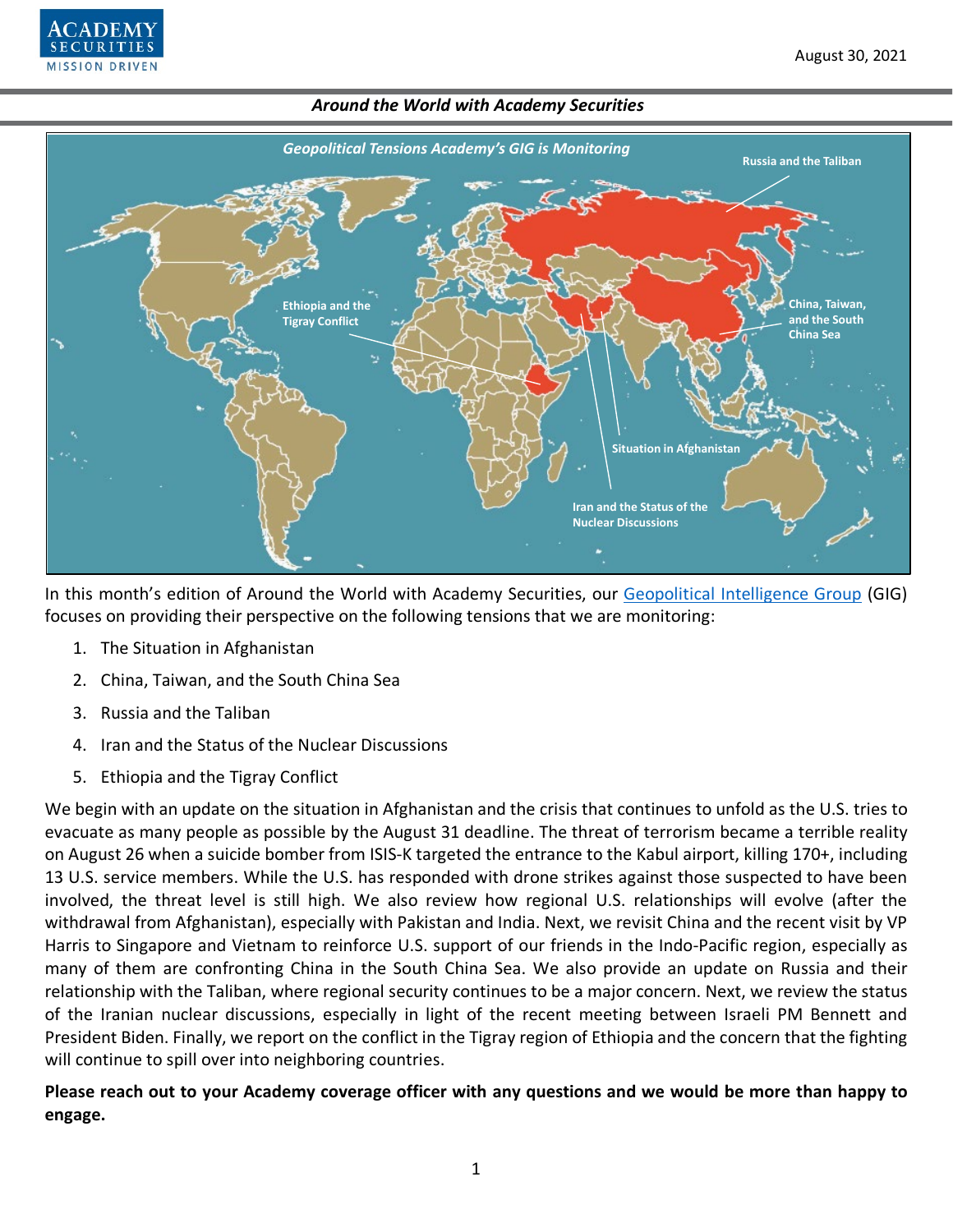

# **Front and Center: Afghanistan**

As a follow up to our August 17 [webinar](https://www.youtube.com/watch?v=8PX1mEskh2g) on the situation in Afghanistan where we discussed the Taliban's rapid takeover of major cities (including the capital of Kabul on August 15), we now focus on the evacuation of Americans, allies, and Afghan nationals who were helpful to the American mission in the country over the last 20 years. While the future of Afghanistan will continue to unfold in the coming weeks and months, the priority for the U.S. in the coming days will be to continue the evacuation safely. On August 24, President Biden discussed the status of the evacuation



with leaders of the G-7 nations and while he indicated that the goal was the removal of the ~6,000 troops by the end of August, he did leave the door open for an extension if the evacuation was not complete. Adding to the sense of urgency is the fact that American forces are facing a high risk of terrorist attack (ISIS-K) and that threat grows exponentially (as highlighted by the bombing outside the Kabul airport on 8/26) if forces are extended past the end of the month. The U.S. responded with a drone strike this past Friday on high profile ISIS-K members thought to be involved in the planning of the August 26 bombing as well as a drone strike on an ISIS-K vehicle filled with explosives over the weekend. Today, there were also ~5 rockets fired at the airport in Kabul, which were engaged by the U.S. C-RAM defense system.

Moving forward, how will the U.S. relationship with other countries in the region change? As we discuss in the sections below on **China**, **Russia**, and **Iran**, all three see benefits to the U.S. leaving Afghanistan and some believe that this decision will improve stability in the region longer-term. It does not, however, improve the near-term security situation. With respect to **Pakistan**, the last thing their leadership wanted was a protracted civil war in Afghanistan. Pakistan has long favored the Afghan Taliban and never really trusted the Afghan government as they were thought to be aligned with India. While there could still be back-channel intelligence sharing with Pakistan as the CIA will lead the mission to monitor Afghanistan for extremist organizations, the relationship with Pakistan could take a step back as China steps in to provide infrastructure investments in the region to support the China/Pakistan Economic Corridor (and Chinese mining for rare earth minerals in Afghanistan). However, even if Pakistan (and their intelligence service the ISI) believe that they "won" in Afghanistan because of their support of the Taliban, time will determine the benefits they receive. The U.S. will continue to pull back on security funding/assistance and if the Taliban becomes a pariah like they did when they took power in 1996, Pakistan could end up in the same precarious position (as they did back then) by supporting the Taliban.

This trend could cause **India** to grow closer to the U.S. as Pakistan moves closer to China. This alignment makes sense on many fronts. The U.S. State Department has stated that "the United States and India have shared interests in promoting global security, stability, and economic prosperity through trade, investment, and connectivity." Bilateral trade with India was close to \$150b in 2019 and while there were some bumps in the road regarding a larger free trade deal last year, the hope is that the U.S. and India will be open to compromise thereby easing trade restrictions on certain sectors. There could be heightened urgency for the U.S. and India to come to certain agreements as India is part of the "Quad" (U.S., Japan, Australia, India) security dialogue and critical to the foundation of nations that are trying to counter Chinese influence in the Indo-Pacific region.

*"Unfortunately, I am not surprised at all (by the August 26 bombing). While ISIS-K is likely responsible, this is the surest way to reduce refugee departure, which the Taliban will certainly want to stop. It is not unlikely that the Taliban and Haqqanis would harm their own countryman to stop the exodus. As many are saying, the MANPADS (Man-Portable Air-Defense Systems) threat is unknown, but really that has been minimal for the last 20 years. Reconnaissance by ISIS-K points to them but clearly external airport operations have been patterned and are being*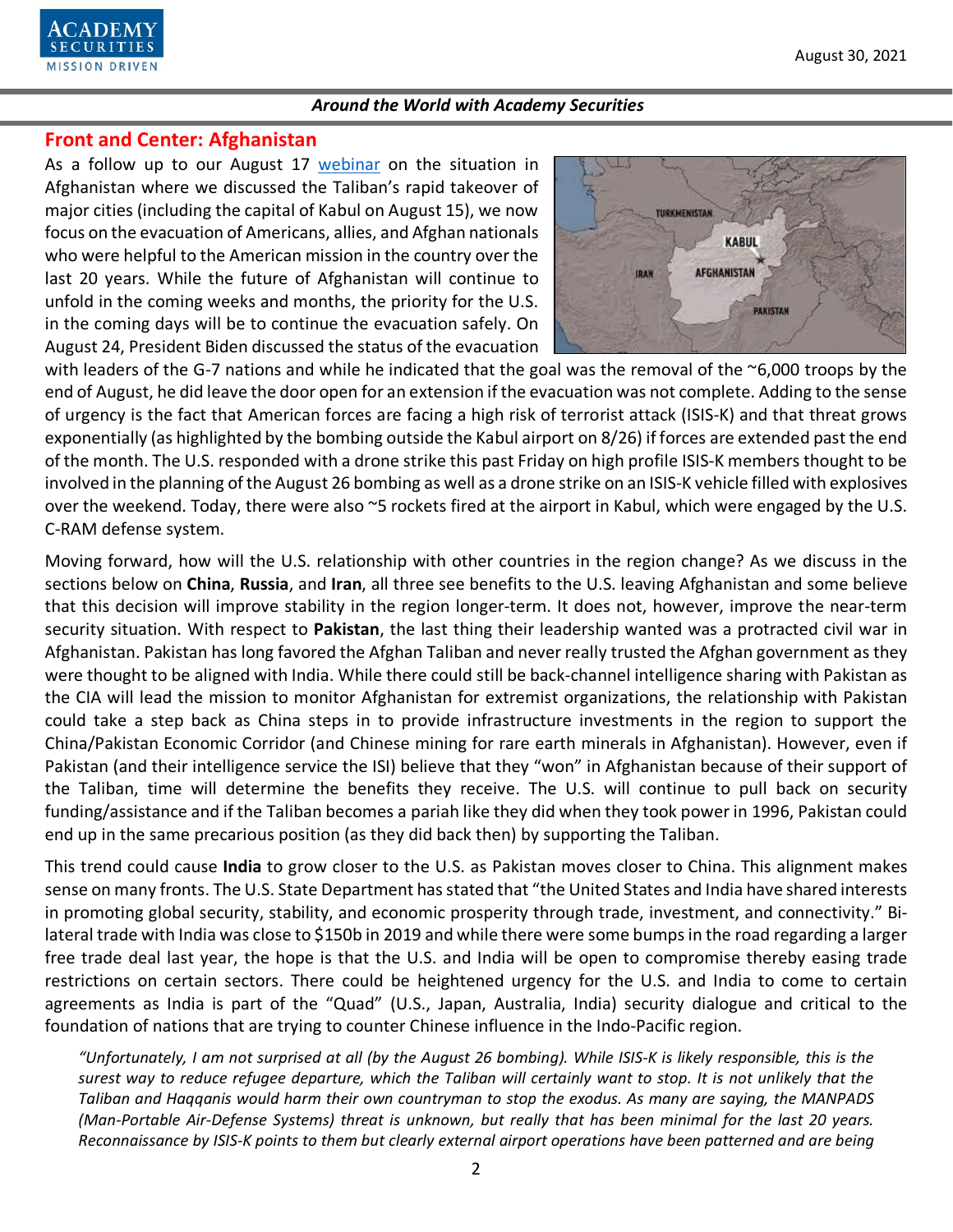

*exploited. Internal operations should be able to continue with risk. Additionally, I think there will be more consideration to use helicopter assets to move people now who are at assembly locations. Ground movement will slow. I am not sure how many assets are present. Fuel for these air assets would also be an issue. But Special Operations assets can aerial refuel or take fuel from fixed wing with the right hoses. I think it would be a mistake to pack up and leave now that a known risk has occurred." General Frank Kearney*

*"The August 31 withdrawal announcement regarding the U.S. presence in Afghanistan by the Biden administration gave the Taliban unexpected power and leverage. It also provided the impetus for the chaos that ensued. It's now up to the Taliban to decide how and if the U.S. can evacuate U.S. citizens or Afghan nationals after August 31. Taliban leaders have now used this date to call it a "red line" and say anything after it is an unacceptable "occupation" that will "provoke a reaction." The Taliban's comments are intentionally threatening and ambiguous. The Taliban is in control of the situation, they know it, and are using it to solidify their power.*

*Any plans for an "over the horizon" counter-terrorism capability is unrealistic. First, the distance to conduct counterterrorism operations in Afghanistan from the Gulf region makes it an impractical course of action. Second, the intelligence will be lacking as the U.S. no longer has any significant "boots on the ground" that are so vital to targeting terrorist networks. We don't even have an embassy that can be used for spying and surveillance. The common linkage between the Taliban and Al Qaeda existed before 9/11 and Pakistan has provided support to both groups over the last twenty years. Al Qaeda sees the failure of the U.S. and its allies in Afghanistan as a recruiting tool and a magnet to attract jihadist radicals from across the Middle East and Central Asia. To solidly their relationship with the Taliban, they have pledged allegiance to them. Al Qaeda's presence will only grow. The only option for the U.S. is to make ties with regional players that will support its counter-terrorism operations. That's impossible with Iran, highly unlikely with Pakistan, and not in China's strategic interests. India is a possibility with anti-India terrorist groups operating in Afghanistan, but India lacks a common border with Afghanistan from which the U.S. could operate. The entire situation is a mess that the U.S. has little control over." General Robert Walsh*

*"We will not stop the withdrawal until we have extracted all Americans and as many Afghans as is practical, but once the Americans are out and the Aug 31 deadline has passed, we will wash our hands of it. The Taliban will allow us to complete extraction of Americans, even after Aug 31. There certainly will be an increase in ISIS, etc.,resurgence, but this administration will resist re-engaging unless they strike the U.S. again. No impact on our relationship with Pakistan and India (we will resist any attempt to connect them with Afghanistan), though Pakistan will be glad to see us go." General Mastin Robeson*

*"The Chinese attempted to begin extracting copper from Afghanistan following the U.S. Geological Survey's country review to identify the minerals that could be extracted. However, when the Chinese refused to hire members of the local tribes to do the work of mining the copper, the Chinese miners and engineers were all slain. Clearly, the Chinese barriers to success in Afghanistan must include their unwillingness to hire local Afghans." Admiral Mark Heinrich*

*"The U.S. will continue to focus on building the relationship with India for the foreseeable future as they are the largest democratic country in the world and have the 2nd largest military along with being nuclear capable. China is their main strategic competitor and has always been viewed as a land threat and now potentially a future sea threat with China's 99-year lease of a port in Sri Lanka (India maintains a maritime advantage over China today). We want strong anchor points as it helps with time/ distance challenges in a crisis. India and Japan are strong anchor points on different oceans, so it is advantageous for us to remain a key player in the QUAD (U.S., Japan, India, Australia). It will be an epic failure for China if China allows the U.S./India relationship to grow.*

*The QUAD is four maritime democracies who all advocate for a Free and Open Indo-Pacific (FOIP). It is in India's national interest to support FOIP as it provides economic opportunities for India's future economic growth. The question you must ask is, have recent border clashes and the Chinese port in Sri Lanka given India the sense of being contained/surrounded and are they more open now to a stronger U.S. relationship fully understanding the potential effects of China being a major trading partner and resource consumer?" General KK Chinn*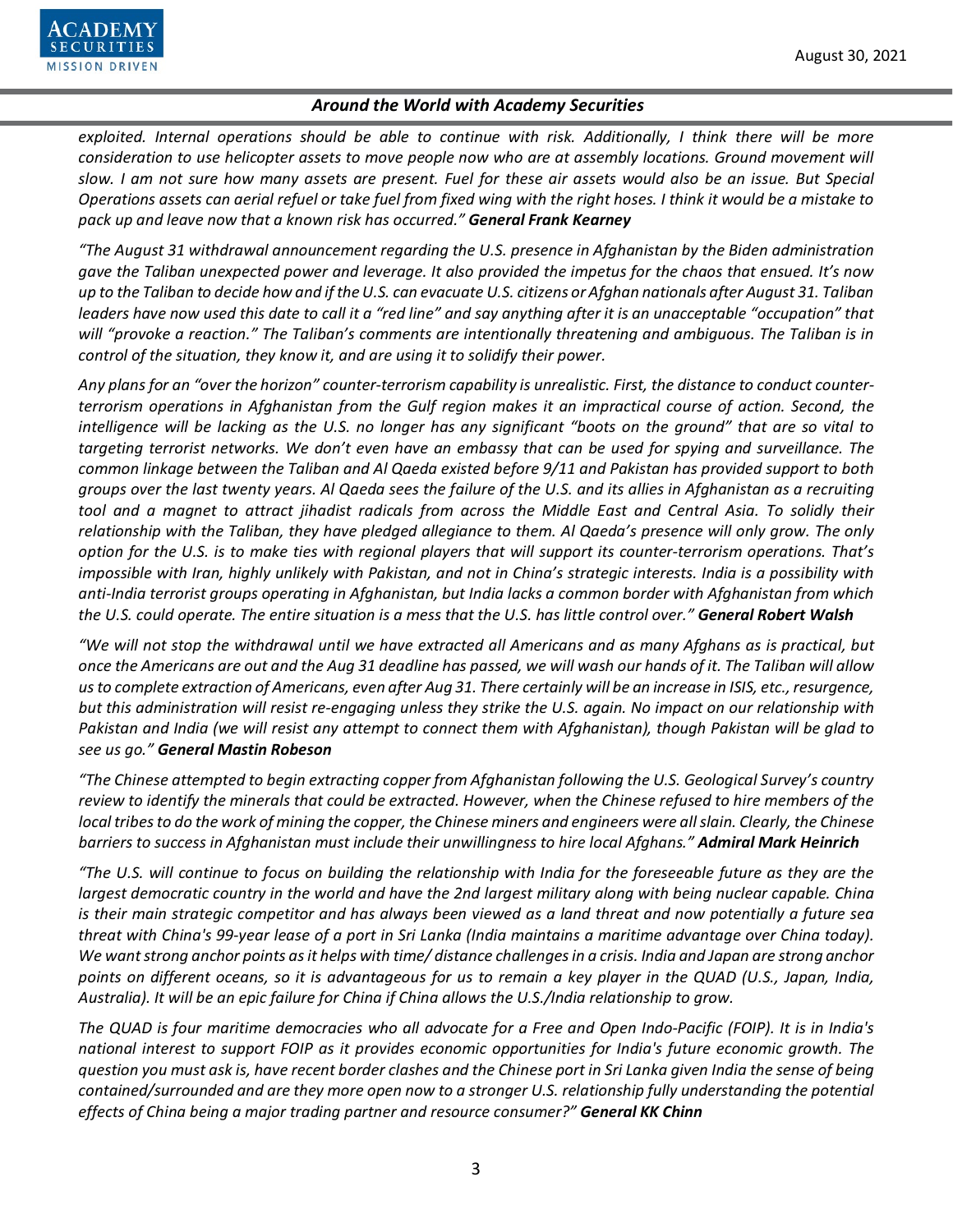

## **China**

In the wake of the situation in Afghanistan, on August 24, Vice President Harris visited Southeast Asia (Singapore and Vietnam) with the simple message: the U.S. stands with its friends and allies against Chinese economic coercion. The goal of the trip was to reinforce support for nations in the region, particularly those nations that are facing off with China in the South China Sea. VP Harris took the opportunity to try to counter the message coming out of Beijing that the U.S. is not a reliable partner. Both Singapore and Vietnam are key to the U.S. strategy to counter China in the region and VP Harris not only highlighted the strength of the relationship with both nations, but also acknowledged that "we know that Beijing continues to coerce, to intimidate, and to make claims to the vast majority of the South China Sea."



Highlighting the strategic competition with China, VP Harris pledged to supply Vietnam with 1mm COVID vaccines. However, a delay in travel plans opened a window for China to send its envoy to Hanoi to pledge 2mm doses prior to her arrival. This political tightrope that certain nations in the region walk (including Vietnam) puts their largest trading partner (China) against the U.S. However, the U.S. has offered to help these nations stand up to Chinese economic "bullying".

However, China is taking the opportunity with the situation in Afghanistan to try to sow the seeds of doubt (regarding U.S. reliability) in the minds of leaders in Southeast Asia. Chinese Foreign Ministry spokesman Wang Wenbin recently said that the U.S. "arbitrarily launched military intervention in Afghanistan, Iraq, and Syria, while claiming to defend the interests of smaller countries." The focus has predictably also come back to Taiwan as China sent additional warships and fighters to participate in its naval exercises off the coast of Taiwan on August 24 as well. The U.S. stands with its partners in the region and will use engagements like the VP's trip to Singapore and Vietnam to reinforce this strategy.

*"China is already using the U.S. withdrawal from Afghanistan to humiliate the U.S. and intimidate/coerce U.S. partners like Taiwan and Vietnam. This is a strategic gift for President Xi Jinping and the Chinese Communist Party in the strategic competition with the U.S. that has long-term implications. China will exploit the U.S. withdrawal and use it as an opportunity to fill a strategic geopolitical void left by the U.S. in its own backyard. China also sees the situation as an opportunity to extend its Belt and Road Initiative (BRI) and build an economic corridor into Afghanistan. As part of the BRI's efforts, China will look to further increase the global monopoly they already have in rare earth minerals. They have tried to mine them in the past in Afghanistan without success due to a lack of security. They will now work to bargain with the Taliban (best interest of both sides) as they have across the globe with many corrupt governments. China knows that the Taliban can be bought. It shouldn't surprise anyone that the same Taliban leader Abdul Ghani Baradar who recently met with CIA Director William Burns also met with Chinese leaders in China only four weeks ago." General Robert Walsh*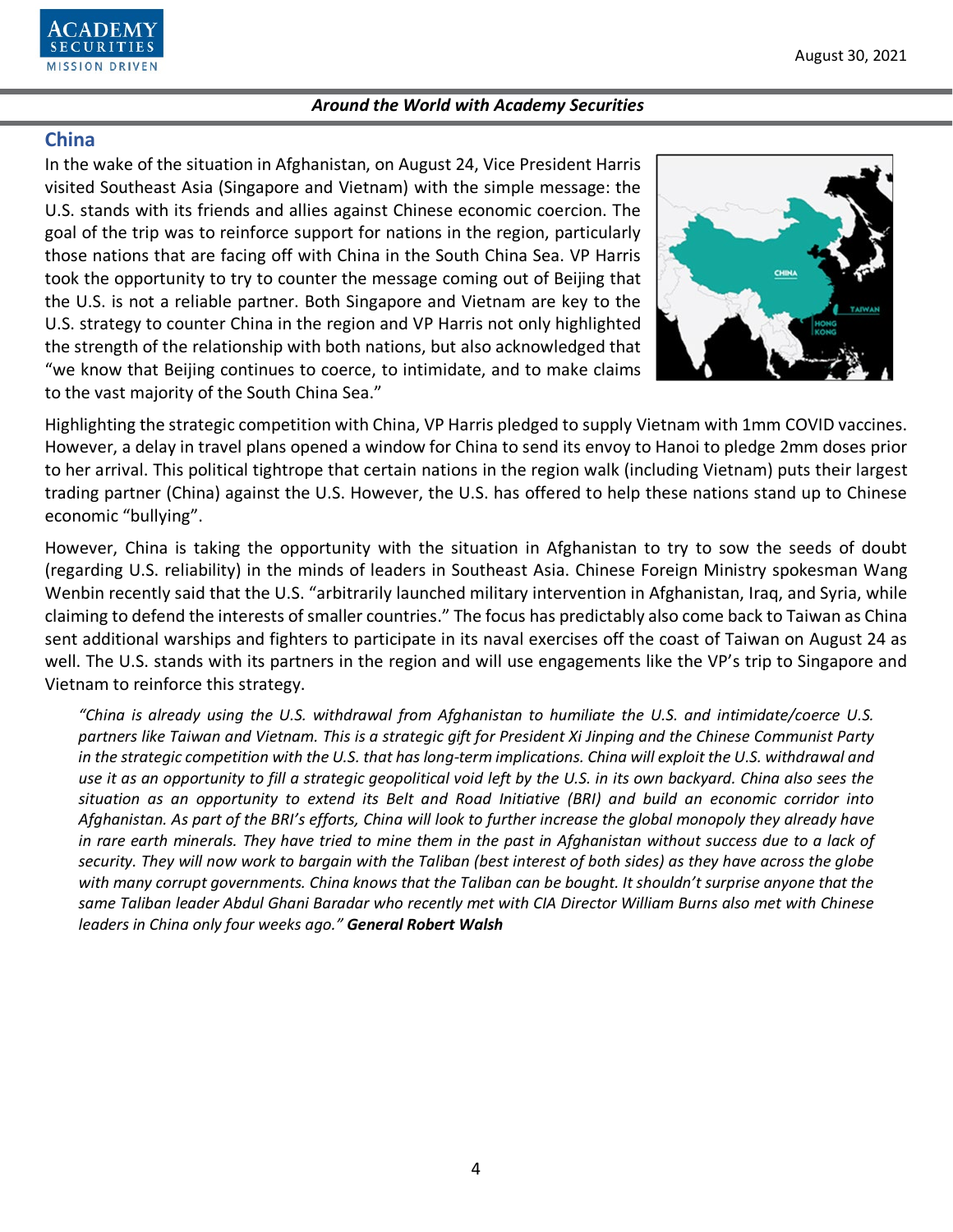5

#### *Around the World with Academy Securities*

## **Russia**

Russia's reaction to the rise of the Taliban was not a surprise to many in the region, including the U.S. It was clear that they saw the swift victories potentially culminating in a complete takeover, so for many years, Russia engaged directly with the Taliban and even met with them in Moscow. While Russia still views the Taliban as a terrorist organization, stability in the region is of the utmost concern. Russian U.N. Ambassador Vassily Nebenzia said at an emergency meeting on August 16 after the Taliban seized Kabul that, "there is no point in panicking" and "we remain interested in a swift, peaceful settlement and a subsequent stabilization in Afghanistan and its post-conflict recovery." However, this can also be interpreted as "there is no point in Russia panicking, unless there is a mass exodus of Islamist extremists to Central Asia." To drive home this point, Russia recently conducted joint military exercises with Tajikistan and Uzbekistan as a show of regional force. Putin knows that with the Taliban in charge, Russia has

limited near-term options to ensure stability and security and if they would like access to the rare earth minerals in Afghanistan, like China, they will have to go through the Taliban. Also, similar to how China views the withdrawal as a propaganda victory against the U.S., Putin will no doubt use this situation to try to convince Ukraine (and the opposition in Venezuela) that the U.S. is not a reliable partner.

*"Russia will support any effort that weakens the cohesion of Western-led alliances and curbs the expansion eastward of NATO. They value their relationship with China as a strategic partner to help dilute U.S. global power in the region and will continue to engage indirectly with a focus on future military arms/equipment sales." General KK Chinn*

### **Iran**

Shortly after our latest [ATW](https://www.academysecurities.com/wordpress/wp-content/uploads/2021/07/Around-the-World-with-Academy-Securities-7.28.21.pdf) where we focused on the tension with Iran as President Raisi was about to take office, on July 31, an armed Iranian drone struck an oil tanker owned by an Israeli businessman killing two crew members. This event further reinforced Israeli opposition to the Iranian nuclear discussions, which have been on hold since the last round of talks ended in June (which was the last time IAEA personnel were able to conduct their inspections of Iran's nuclear facilities). President Raisi ran on a platform of economic recovery and the removal of sanctions (associated with the

JCPOA) would be a path to saving the Iranian economy. However, it remains to be seen if Iran is interested in an agreement that would curtail their nuclear program and address regional terrorism/its long-range missile capability. Israeli Prime Minister Bennett visited President Biden on August 27 and likely voiced his opposition to the nuclear deal, primarily on the grounds that Iran can not be trusted to abide by any kind of agreement. Prior to the visit, PM Bennett told his cabinet that, "it is time to stop the Iranians – to stop this thing – not to give them a lifeline in the form of re-entering into an expired nuclear deal. It is no longer relevant, even by the standards of those who once thought that it was." As the relationship between President Biden and the new PM of Israel develops, it will be interesting to see how the relationship between the intelligence services (of both nations) will evolve as well. With the relatively more limited U.S. intelligence network in Iran, Israel has provided much needed "on the ground" intelligence regarding Iran's nuclear program and support of regional terrorism. Israel has also conducted multiple covert operations against the Iranian nuclear program designed to slow the progress. Israel has made it clear that it will continue to do what is necessary to contain the nuclear as well as regional terrorist threat from Iran.





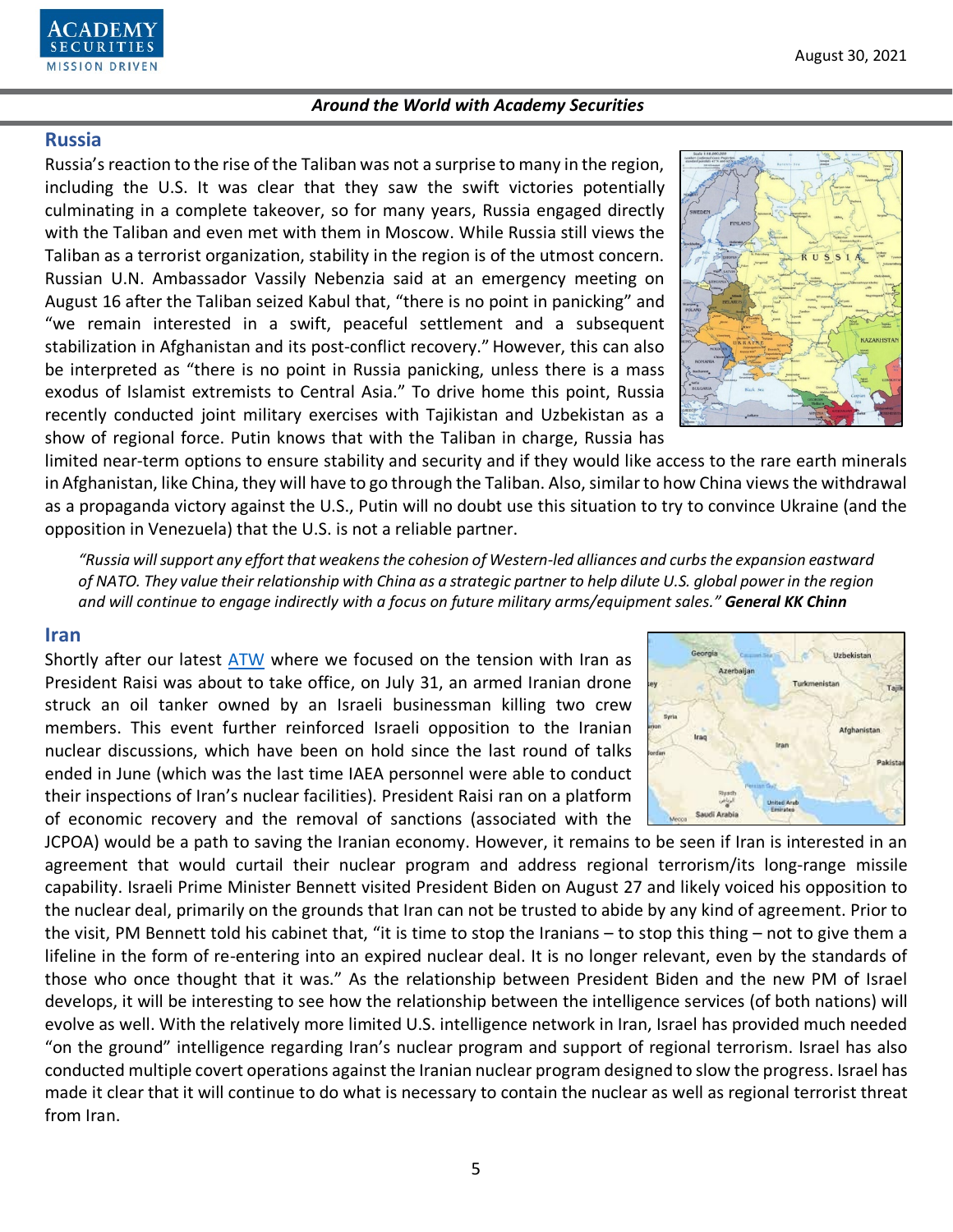The nuclear discussions were postponed until after Raisi's inauguration and the  $7<sup>th</sup>$  round of talks may continue in September, but time is running out. Iran has now increased its stockpile of 60% enriched Uranium and considering the drone attack on the tanker, Iran has done nothing to show the original JCPOA signatories that it is serious about rejoining any kind of agreement. Raisi will continue to use whatever leverage he can (including the significant progress of their nuclear program) to his advantage. However, the U.S. has already explored "back up" options such as sanctioning Iranian oil sales (via shipping networks) to China to further pressure the regime to return to the table.

*"Iran's new President Raisi is a hardliner that will use the situation in Afghanistan as leverage in any nuclear negotiations. Iran will use Afghanistan as an opportunity to stall the JCPOA talks and extract more concessions from the U.S. while being emboldened to increase their terrorism across its arc of influence. This could include more attacks on Israeli ships, support to the Houthis in Yemen, support to Hamas and Hezbollah in Gaza and Lebanon, and to Bashar al-Assad in Syria. Any near-term hope for the U.S. to make the nuclear deal "longer and stronger" is now out the window after the debacle in Afghanistan." General Robert Walsh*

# **Ethiopia**

**SECURITIES MISSION DRIVEN** 

As the situation in the Tigray region continues to deteriorate, the risk is increasing that the conflict could spread to neighboring countries. Over the last nine months, thousands of people have been killed and over two million have been displaced. The conflict began in November of last year when Prime Minister Abiy ordered Ethiopian troops into the Tigray region to engage the Tigray People's Liberation Front, a rebel group which led Ethiopia prior to PM Abiy taking office in 2018. The situation



got worse as neighboring Eritrea joined the fight (on the side of Ethiopia) and the Tigray rebels recorded a few victories and captured Mekelle. Further escalating the conflict, PM Abiy has now appealed to the people of Ethiopia to recruit new troops to fight the Tigray forces. Tigray leadership has begun to make demands including the removal of PM Abiy, further inflaming the situation. According to the State Department, on a July 6, 2021 call with PM Abiy, Secretary Blinken "urged Prime Minister Abiy to commit to the steps outlined by the United Nations Security Council on July 2, including the complete withdrawal of Eritrean and Amhara forces from Tigray; full, safe, and unhindered humanitarian access to populations in need; the establishment of a transparent process to hold accountable those responsible for human rights abuses and atrocities; and an affirmation that neither the internal nor external borders of Ethiopia will be changed by force or in contravention of the constitution." However, tensions continue to rise. In response, the U.S. has employed sanctions against Eritrea and ordered them to remove all forces(many suspected of conducting the worst atrocities towards Tigray civilians) from Ethiopia's Tigray region. Ethiopia is a major partner of the U.S. in Africa, but U.S. patience is wearing thin and millions of dollars in security/aid assistance has been withheld until the situation is resolved.

*"As long as Susan Rice is in the Biden administration, the U.S. will take a harsher stance against the Eritrean role and actions than against the Ethiopian actions. Recent sanctions against Eritrea are one example, and this reflects an 18-year long position and will continue. Meanwhile we will encourage the Ethiopians to be more measured, but we will resist any sanctions or harsh action against them." General Mastin Robeson*